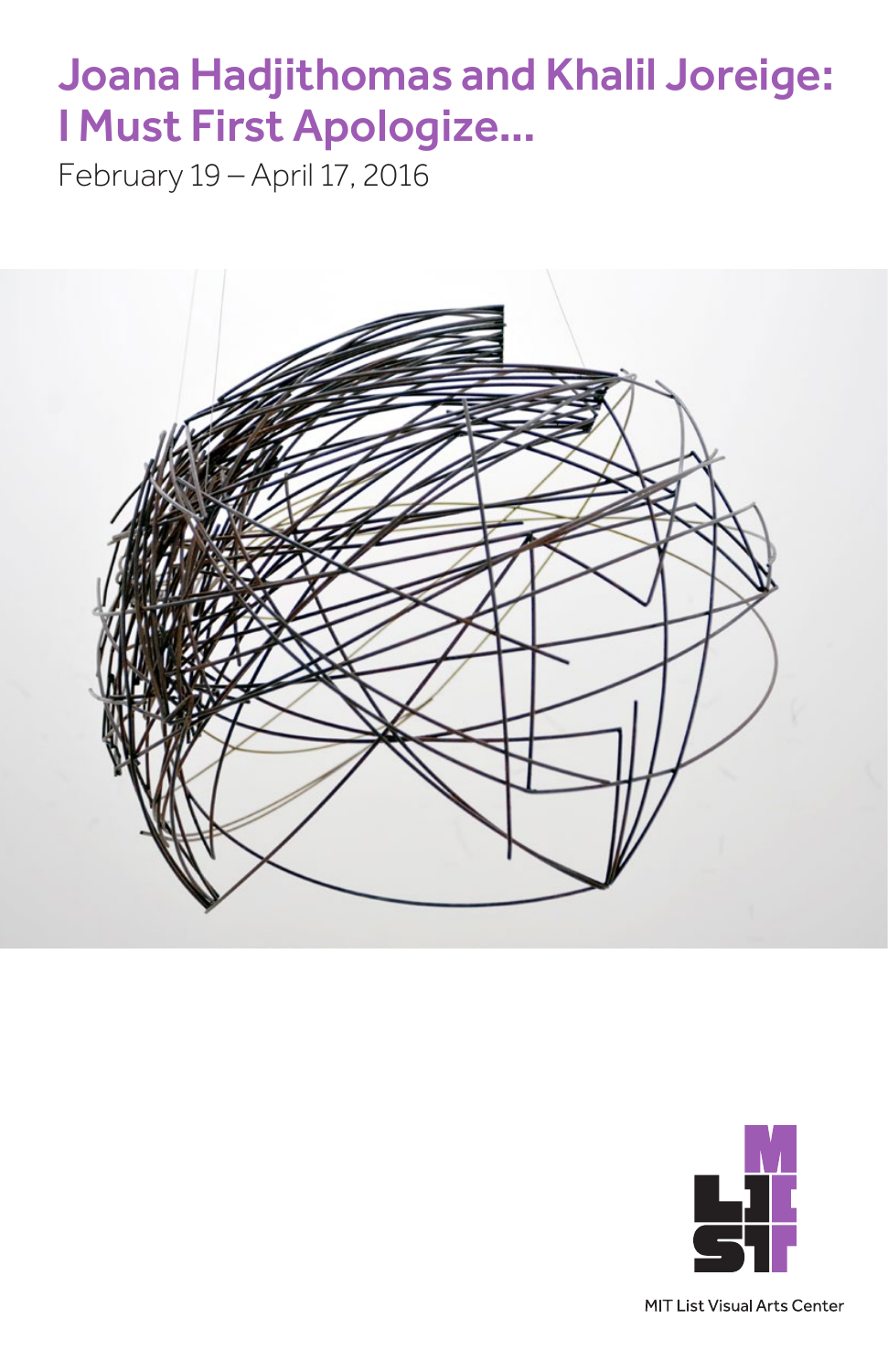## Joana Hadjithomas and Khalil Joreige: I Must First Apologize…

Hayden and Reference Galleries February 19, 2016 – April 17, 2016

In this exhibition Joana Hadjithomas and Khalil Joreige explore the history of e-mail scamming through film, sculpture, photography, and installation. Giving a face to the ambiguous personae that populate scam e-mails, the artists canvas the narratives, tactics, and belief systems that underpin Internet fraud of the last fifteen years. How do we connect and form a relationship with an individual whom we have never met? What are the parameters of intimacy? How do these plausible connections challenge our notions of trust and belief?

Since 1999, Hadjithomas and Joreige have collected and studied more than 4,000 e-mail scams, and identified several recurring patterns within the correspondence. The messages are generally written as a first-person monologue. The scammers often usurp the identity of an individual in a position of authority: they assume the voice of a politician or their family member(s), or they speak as a notorious and wealthy dictator who urgently needs to transfer money. Referencing recent news and real events, the correspondence is rooted in the plausible and exploits a reader's gullibility and empathy. A substantial amount of money is promised to those who agree to help—a stranger nominated as "the only trustworthy person." The fraud is surprisingly efficient and every year thousands of people are conned. Some scam victims have been financially ruined, and there have been incidents of suicide and murder resulting from Internet fraud.

Probing the structures of belief and storytelling, the artists examine a complex set of relationships marked by intimacy, trust, greed, and desire. The e-mail exchanges reveal a new world map—a chronicle of conflicts, a strange history of our contemporary time, as well as a place of singular encounters and poetic experiences.

*I Must First Apologize...* is a narrative exhibition in which viewers encounter a recurring cast of lead characters and minor ones, scammers, victims, and scambaiters, and a range of scenarios that test one's own sense of trust and belief.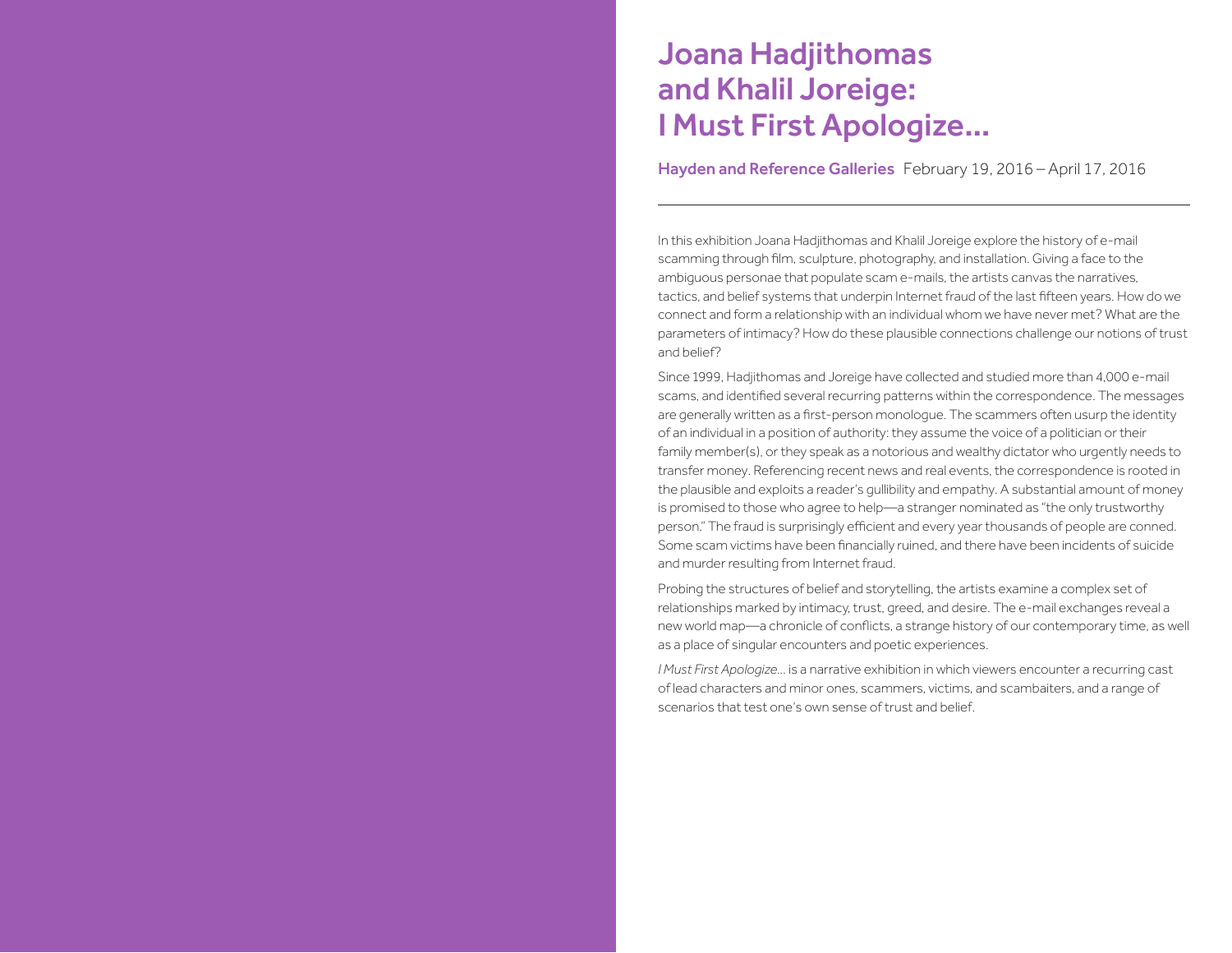

| VOLEURS,                                                                                                             |  |
|----------------------------------------------------------------------------------------------------------------------|--|
| PHYSIOLOGIE<br>DE LEURS MOEURS ET DE LEUR LANGAGE.                                                                   |  |
| Ouvrage qui dévoile les ruses de tous les fripons, et destiné à<br>devenir le VADE MIRCUM de tous les honnêtes gens. |  |
| E. F. VIDOCQ,                                                                                                        |  |

## THE RUMOR OF THE WORLD (2014)

Video installation, thirteen screens, thirty-seven high-definition digital videos, speakers; variable lengths.

*The Rumor of the World* is populated by the faces and voices of non-professional actors reciting selections of scam e-mail correspondence. As a viewer approaches one of the thirteen screens comprising the installation, the cacophony of voices fade and one is confronted by an individual. Whereas the original scam e-mails were dispersed blindly to scores of unknown recipients, here the message is directly relayed to the observer. The monologues initially appear credible, yet at the mention of a monetary exchange, a viewer may begin to suspect that the speech is not entirely sincere. Can such e-mails, often typified by the comical inaccuracies of Google Translate, become a source of serious, literary material? Can we regard them as more than scams, but also as works of fiction in their own right?

## THE JERUSALEM LETTER (2014)

Digital prints on paper.

The text of *The Jerusalem Letter* is extracted from Eugene-François Vidocq's 1836 book, *Les voleurs* (The Thieves). The text describes a range of criminal strategies, among them a hoax originating in France at the end of the eighteenth century and perpetuated by con artists who were eventually imprisoned in a jailhouse located along "rue de Jerusalem," just outside of Paris. This ruse comprises letters describing the desperate situation of Lords and their servants. These victims of circumstance were forced to abandon their valuable belongings in the wake of the French Revolution and are now seeking the "only remaining trustworthy person" to retrieve their riches. The letters site the ruse in recent events and exploit a mark's nostalgia for the *ancien régime*. Thus, contemporary scam e-mails exist within a literary tradition dating back hundreds of years. While the dissemination of such fictions has taken various forms, ranging from word-of-mouth and postal letters to printed, faxed, and e-mailed narratives, contemporary scams are part of a long history of confidence tricks.



## FIDEL (2014)

High-definition digital video; 11:48 min.

*Fidel* features an amateur actor who appears in *The Rumor of the World*. Evidently familiar with the scam e-mail process, Fidel discloses that before arriving in Lebanon he was a scammer in Nigeria. In the short film, Fidel explains how scammers build a false sense of trust and intimacy between themselves and their targets. The con artists share precisely staged details, and particular attention is paid to patterns of speech, articles of clothing (a judiciously placed Rolex watch or a pair of Armani shoes), and geographic location. Like a film, scams present a cinematic narrative slowly unfolding over time.

## GEOMETRY OF SPACE (2014)

Stretched oxidized steel, books, pencil drawings.

*Geometry of Space* corresponds to two years of prolific Internet scamming, 2005 and 2010. The sculptures and wall drawings visualize the geographic circulation of over two hundred scam e-mails sent over the course of each year. Two corresponding "scam atlases" present the selected e-mails in a bound format, suggesting the narrative and literary conventions on which the exchanges are built. In an attempt to make scams convincing, scammers use information and facts from recent political, religious, and economic events. They typically choose countries where corruption seems plausible, often focusing on Africa, Asia, Russia, or the Arabic world. As a result, scams draw a map of contemporary conflicts and revolutions, that both reflects the state of the world and suggests an alternative way of writing a country's or region's history.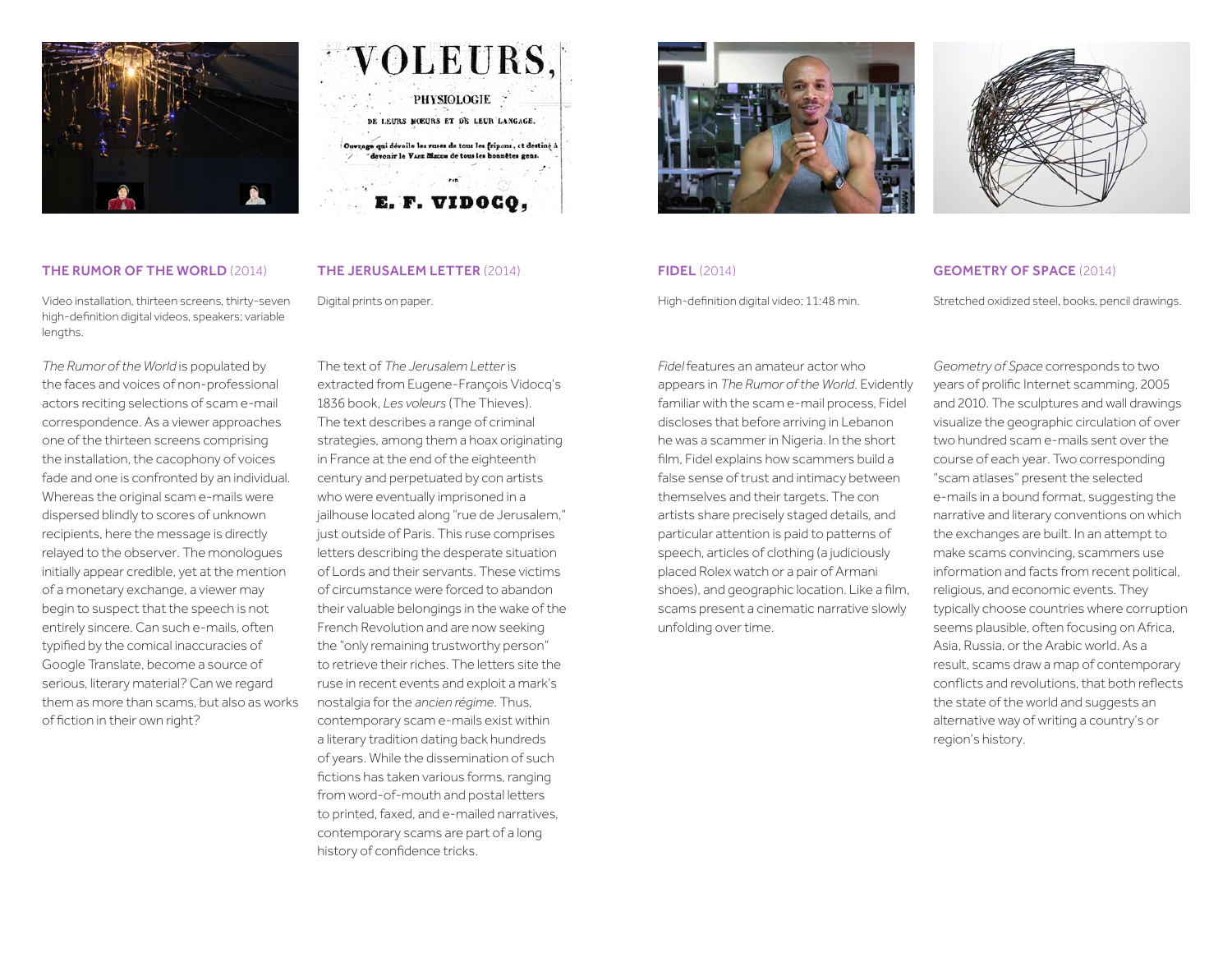



THE TROPHY ROOM (2014)

Four synchronized high-definition digital videos; 2:30 min.

Internet cafés form a constantly changing network where anyone, shielded behind their computer, can lead a fictional life. In this installation, four synchronized shots depict four such locations in Lebanon. People played by sixteen of the recurring actors (including Fidel) go back and forth between them. They encounter each other physically and virtually, moving from one scam to the next. Some appear and vanish quickly, while others perform a strange choreography, walking from one screen to the next, and then disappear. The characters entering a cyber café become prisoners of sorts, trapped in the screens, while the larger Internet café network continues to evolve, redefining ideas of here and there, mobility and immobility.

Concrete, glass, photographic prints on paper.

Responding to the deluge of e-mail scams, individuals who refer to themselves as "scambaiters" (or "scambeaters") and who are predominantly based in the United States, reverse the role of scammer and scammed. *The Trophy Room* is filled with documentation—"trophies"—of their activities that were first shared on the Internet and are here displayed on glass panels and hanging paper scrolls. With duplicitous intentions, scambaiters respond to e-mails and aim to waste the time and money of the scammers by prolonging the exchange, sometimes for months. They request that e-mail scammers establish proof of their intentions by answering a "good faith" questionnaire, sending photographs of themselves in costume (dressed as a medieval knight, clown, rock star, Jesus Christ), or completing specific tasks (painting a portrait of a dog, sculpting a wooden computer keyboard, remaking a Monty Python sketch, getting their arm tattooed). The actions are bizarre and often humiliating, yet they also reveal a persistent will-to-believe. Replete with unexpected twists, anticipation, and doubt, these e-mail exchanges narrate the ebb and flow of trust, abuse, manipulation, and power.



## IT'S ALL REAL (2014)

This video installation features the non-professional actors from *The Rumor of the World* and their personal stories of displacement and hardship. Most of them are immigrants, often undocumented, who arrived in Lebanon in search of refuge from political, religious, and economic strife. They struggle to obtain residency and work permits. Others were born in Lebanon to undocumented immigrants and confront both precarious legal status and a fraught sense of cultural belonging. Some get by as manual or domestic laborers; some receive social benefits while others do not. With the exception of Fidel, none of them are scammers, yet their personal accounts reflect the tales of economic woe and exile that also populate scam e-mails.

## Omar and Younes

Two synchronized high-definition digital projections; 14:50 min.

Teenagers Omar and Younes are friends who were born in Lebanon to illegal immigrants. Their fathers are from Africa and their mothers are from Asia. Part of a generation questioning the disparities of citizenship, cultural identity and belonging, they long to see the world outside of Lebanon. However, their insecure financial and political situation restricts their mobility, a condition visualized by the split-screen installation. Instead, the basketball court serves as their home territory and the location from which they narrate their past, insecure present, and uncertain future; as well as their faith and belief in things to come.

## Tamara

Two high-definition digital projections; Tamara, 8:47 min.; Monastery of Saint Charbel, 2:19 min.

An Iraqi doctor of Christian faith, Tamara was forced to flee Baghdad and arrived in Lebanon as a refugee. She now works with drug addicts in a "Christotherapy" center, encouraging them to become sober with the help of prayer and religion. Tamara maintains a steady smile and frequently repeats that she is happy, refusing to be considered a victim. She is isolated in her religious community and has replaced scientific inquiry with an identity founded in religion and faith. Considering her fictitious role as an e-mail scammer alongside her real life in Lebanon, she reflects on the differences between acting for film and acting in real life.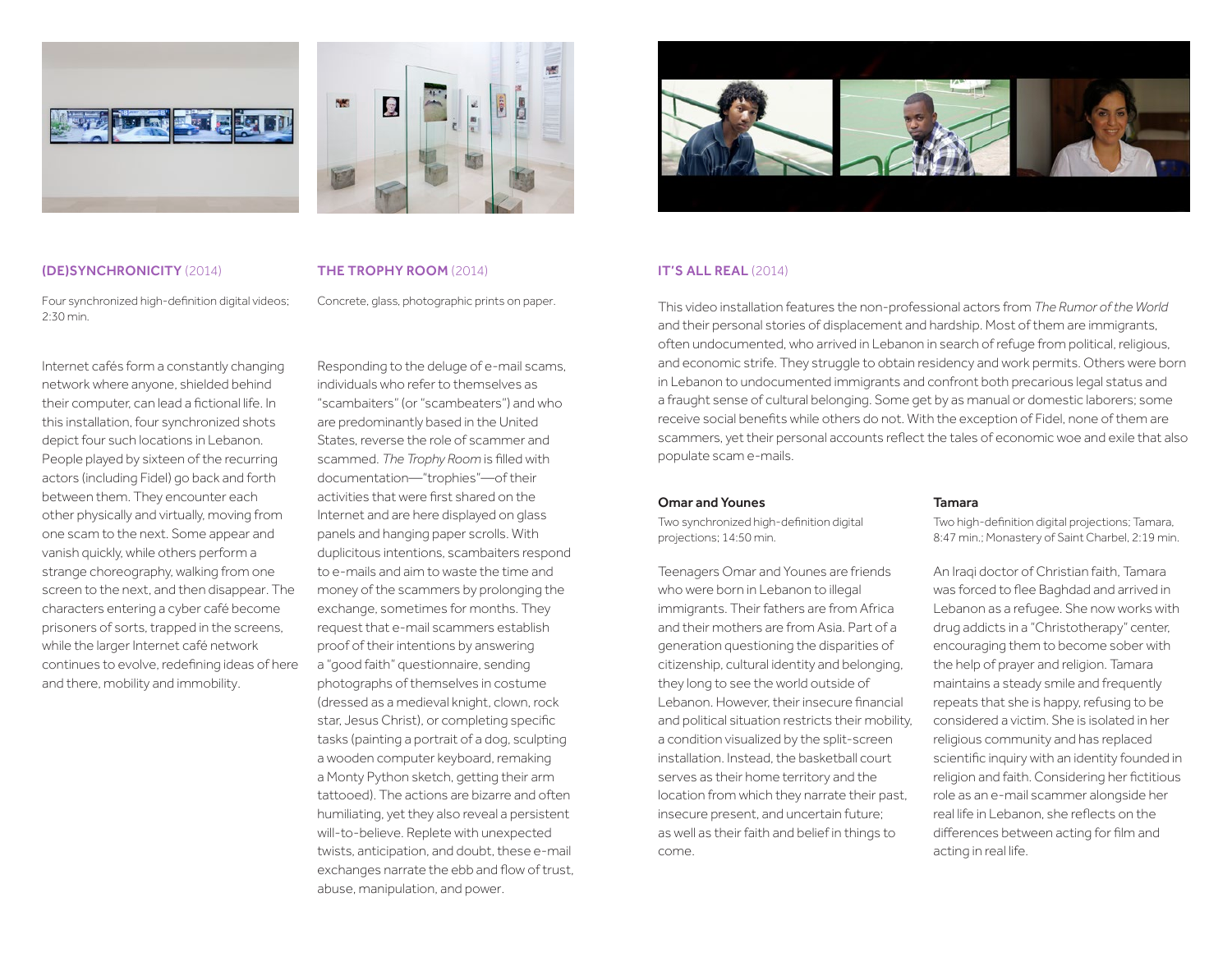

## Fidel Fidel High-definition digital projections;

High-definition digital projections; 3:38 min. 3:38 min.

A former e-mail scammer, Fidel explains the personal hardships that first led him into the world of Internet fraud. Filled with remorse for his deceptions, he left his life as a scammer in Nigeria and moved to Lebanon. He now works as a sports coach and an occasional stripper.

## Adib

High-definition digital projections; 0:50 min.

Adib is a Syrian refugee recently arrived in Lebanon. Like the millions of Syrians who have fled their homes since the outbreak of civil war in March 2011, his circumstances are precarious. He feels as though his voice is drowned out by the turmoil of political divisions and power plays. Unable to be heard, he instead stares at the camera in silence, replacing ineffectual speech with the face of an individual seeking asylum.

## Sasha

Two synchronized high-definition digital projections; 4:23 min.

The daughter of a Russian mother and a Nigerian father, Sasha lives in Lebanon and articulates her struggles with cultural identity and displacement through interpretative dance. Her expressive choreography captures a cycle of collapse and renewal as she moves toward and away from the camera, and continuously falls and regains her footing. Sasha visualizes her liminal condition through agitated movement. The video's split-screen format, fluctuating film speed, and blurring and distorting effects underscore her uncertain circumstances.



## …ABOUT LOVE (2014)

Ghost.

The immaterial ghost that haunts this exhibition represents the anonymous victims of e-mail scams. One of Hadjithomas and Joreige's close friends is a victim of Internet fraud. During his online encounter, he refused to accept advice, consistently insisting that "my situation is different, it's not the same." Suspending reason and logic for empathy, trust, and the desire for singularity, this sentiment is common for many victims who adamantly believe they have been chosen because "they are the only remaining trustworthy person."

## 2008, A MATRIX (2014)

Two wooden sculptures, two hundred strips of wood (each).

*2008, A Matrix* comprises the wooden casts used to mold the steel sculptures of *Geometry of Space*.The two spherical forms and incised lines inside them suggest an infinite number of routes taken by scams traversing around the globe. Together the victims, scammers, scambaiters, and actors weave a narrative that tests the boundaries of trust and belief.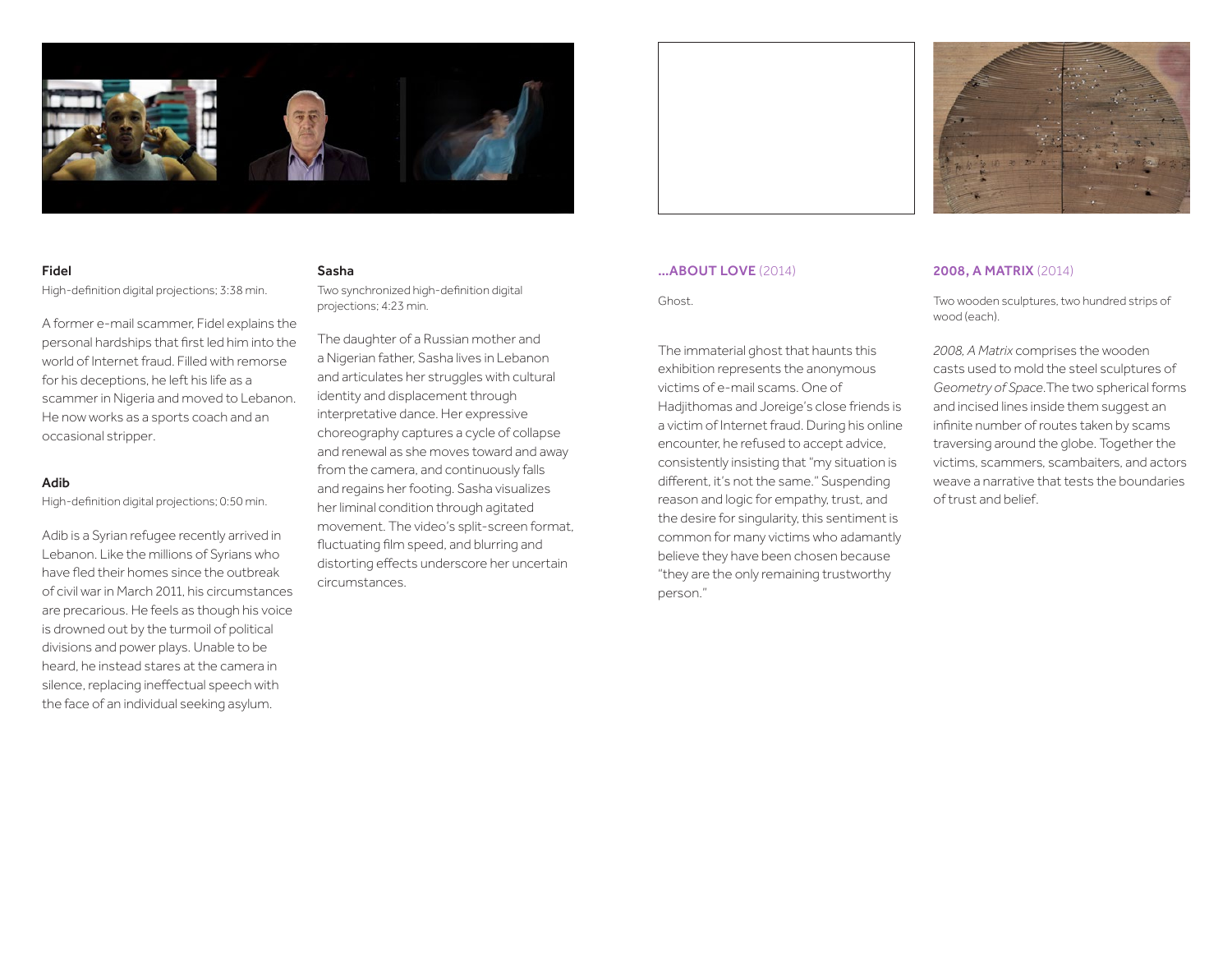## PUBLIC PROGRAMS

Public Reception Thursday, February 18, 6–8 PM

Family Day Saturday, March 12 , 12–4 PM

## Film Program

February 12–20 In conjunction with the exhibition, the Harvard Film Archive presents *Joana Hadjithomas and Khalil Joreige: Lost Films and Mediations*

Please note: screenings take place at the Harvard Film Archive, Carpenter Center, Harvard University. For more information and tickets: [hcl.harvard.edu/hfa/](hcl.harvard.edu/hfa)

## SCREENING SCHEDULE

## Friday, February 12, 7 PM

*A Perfect Day (Yawmon akhar),* 2005. Lebanon/France/Germany 35mm, color, 88 min. Arabic with English subtitles.

## Friday, February 12, 9 PM

*Khiam 2000–2007, The Film*, 2008. Lebanon Digital video, 103 min. Arabic with English subtitles.

## Saturday, February 13, 7 PM

*I Want to See (Je veux voir/Baddi Chouf),*  2008. Lebanon/France 35mm, color, 75 min. French and Arabic with English subtitles.

## Monday, February 15, 7 PM

*Rounds (Barmeh*), 2001. Lebanon/France Digital video, color, 8 min. Arabic with English subtitles.

*The Lost Film (El film el mafkoud)*, 2003. Lebanon/France Digital video, color, 43 min. Arabic with English subtitles.

#### Friday, February 19, 7 PM

Joana Hadjithomas and Khalil Joreige in person.

*Aida, Save Me*, 2016. Multimedia performance lecture by the artists, 60 min.

*Ashes (Ramad)*, 2003. France/Lebanon 35mm, color, 26 min. Arabic with English subtitles.

## Saturday February 20 at 7 PM

Joana Hadjithomas and Khalil Joreige in person. *The Lebanese Rocket Society*, 2013. Lebanon/France DCP, color, 92 min. Arabic and French with English subtitles.

## ABOUT THE ARTISTS

Joana Hadjithomas and Khalil Joreige (both b. 1969, Beirut, Lebanon) live and work in Beirut and Paris.

*Joana Hadjithomas and Khalil Joreige: I Must First Apologize…* is organized in collaboration with Villa Arson, Nice, France; and HOME, Manchester, UK; and is curated by Eric Mangion for Nice, Omar Kholeif and Sarah Perks for Manchester, and Henriette Huldisch for Cambridge, MA.

## SPONSORS

The List Center is pleased to offer special programming for museum supporters including exclusive access to exhibitions, private tours, and collection visits. For more information, or to join, please visit: listart.mit.edu/support

## SUPPORT

Support for this exhibition has been generously provided by the MIT School of Architecture + Planning, John Makhoul, and the Cultural Service of the French Consulate in Boston, with additional support from the Council for the Arts at MIT, the Office of the Associate Provost at MIT, Terry & Rick Stone, the MIT List Visual Arts Center Advisory Committee, the Massachusetts Cultural Council, and many generous individual donors. Special thanks to CRG Gallery, New York.